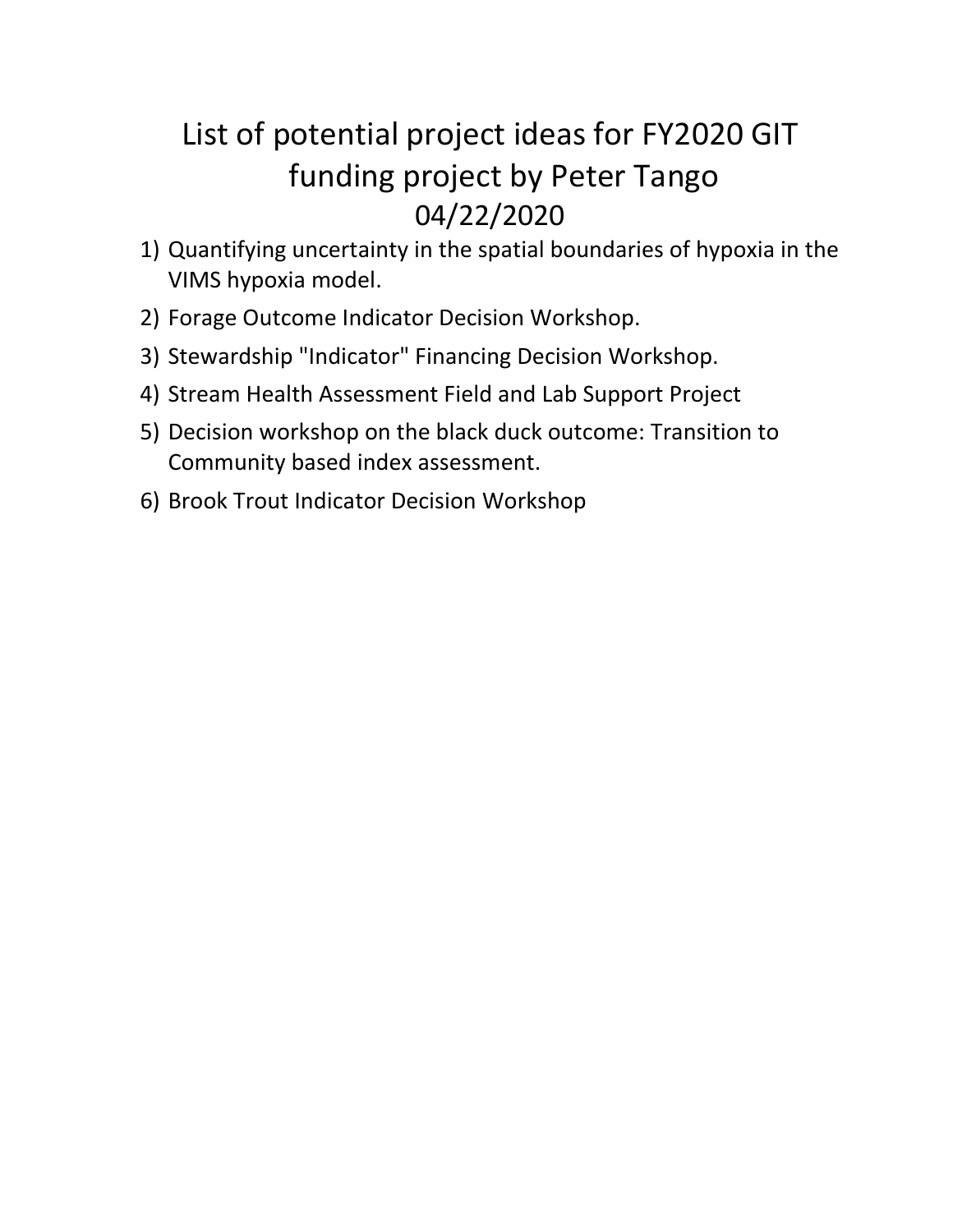## <span id="page-1-0"></span>Quantifying uncertainty in the spatial boundaries of hypoxia in the VIMS hypoxia model.

Why? I believe this tool is a key tool for use in the future of multiple outcomes - e.g., the issue of spatial distribution accuracy on hypoxia distribution is relevant to impact area on organisms that live on the bottom of the bay, e.g., the cumulative impact of hypoxia distribution is a key measure of fish habitat assessment and change through time, e.g., we need to move our water quality monitoring program into improving its ability to actually measure water quality standards and the VIMS model is another interpolator of conditions, that, with no realtime monitors is outstanding in tracking mainstem hypoxia and, coupled with small numbers of realtime sensors anticipated in the future should improve accuracy on volume through time. There are folks that are not yet invested in its ability to define the spatial boundaries of hypoxia to support water quality standards attainment assessments. For all these reasons, quantifying the uncertainty in spatial distribution on the boundaries of hypoxia in the VIMS model outputs represents a very high value targeted analysis. It needs a report to reference. I/we should probably consult with Marjy F and Aaron B to see if this is something they could do or could need help doing.

#### <span id="page-1-1"></span>Forage Outcome Indicator Decision Workshop.

Why? There have been years of meetings, reports, publications and recommendations as this group goes around and around on what their tracking indicators should be. Specifically, macrobenthos are fish food. The Estuarine Benthic Index of Biotic Integrity has been repeatedly proven as the most robust assessment of estuarine benthos in the world. It has a 20+ year history of condition tracking in the bay on multiple scales. Folks have cautioned they need shallow water data - analyses have been done demonstrating offshore and nearshore BIBI results tell the same story, plus, VADEQ collects shallow water data complementing offshore water assessments. MD uses the BIBI results for characterizing forage. All this, and yet, the Forage Outcome team has not committed to it as an indicator. My warning - any element of our monitoring work that does not have a committed use for tracking outcomes or factors affecting outcomes will be on the chopping block as decisions are needed to adjust to level and reduced funding conditions. My suggestion - the Forage Action Team put together a meeting focused on DECISIONS. Delaying decisions all these years is costing them options for data availability and continuity. No more reports and no more recommendations. If they are not committed to using the BIBI program and its data it will go away. This happened to zooplankton, and for 15 years people have clamored for zooplankton data but no one has come forward with funding. Once a program element disappears (e.g., zooplankton, species composition for phytoplankton, nutrient limitation, silica in the bay, sediment oxygen demand monitoring) it is nearly impossible to re-establish it. If they think they will create something better, try to name me a new indicator that has dedicated funding as a result of its creation? It is time for the forage team to decide - use it or lose it. Thinking about using a data stream will not be enough to save a program. Better yet, make this one decision of 5-7 decisions that they need to establish tracking metrics in time to implement an assessment of change through time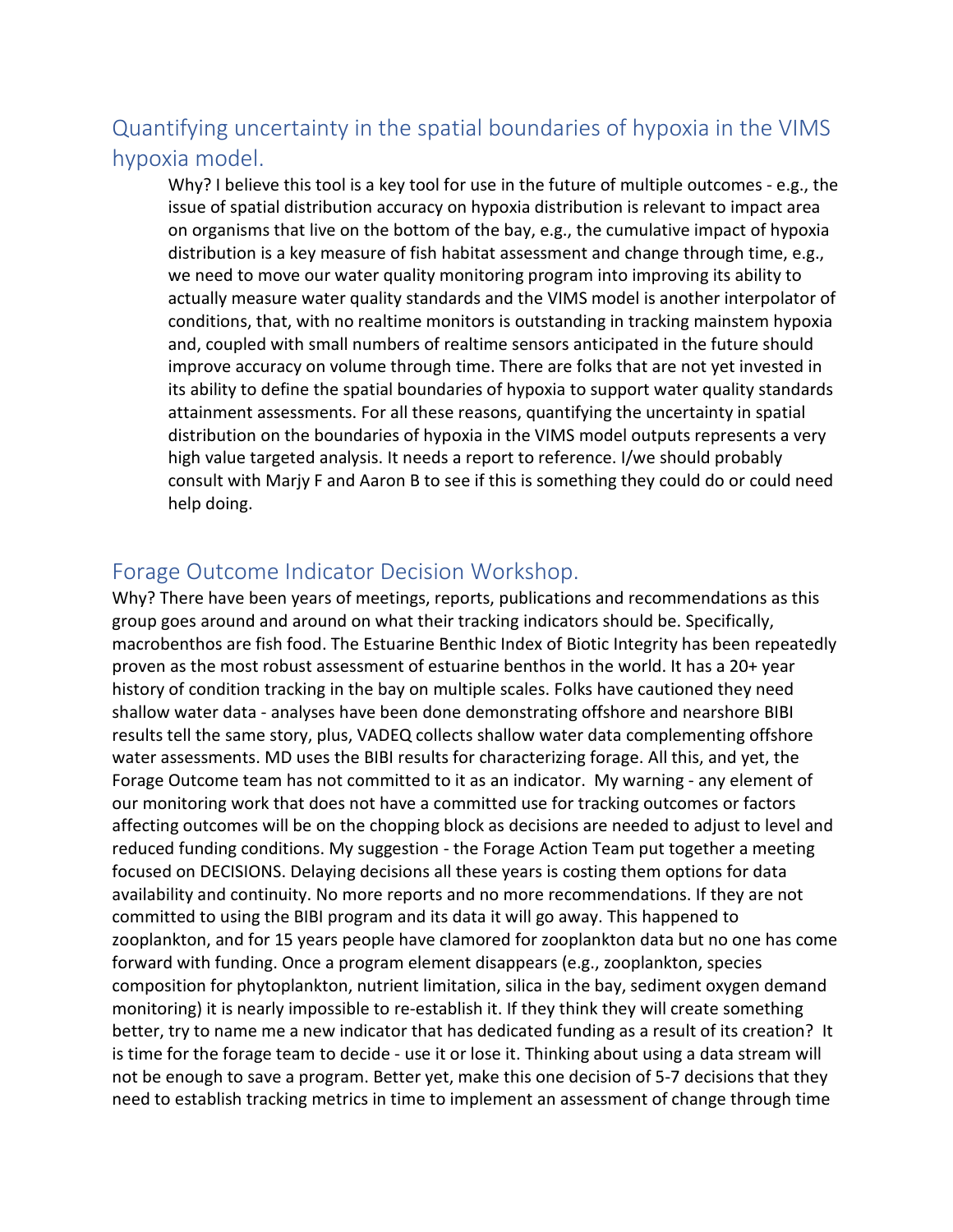before 2025 is here. I have repeatedly provided strong suggestions for indicators that have significance to ecosystem monitoring of the bay, e.g., sure striped bass, crabs and oysters are nice, good historically valuable resources. However, the biggest change in the food web that they have waffled on deciding to make an indicator is blue catfish, Blue cats have gone from non-existent in the Chesapeake Bay watershed in the 1970s, to a targeted harvest fish of commercial scale netting 2x the harvest annually of striped bass. I suggest that there is no greater change in our lifetimes impacting the ecology of the bay than a super-predator that now dominates the predator biomass and commercial fishery and recreational fishery of the bay. Doesn't that scream "indicator"? What could possibly be the hold up on adopting blue catfish as a ecosystem change indicator impacting the forage base. Therefore, this group needs a DECISION WORKSHOP...ASAP.

#### <span id="page-2-0"></span>Stewardship "Indicator" Financing Decision Workshop.

Linked to this last idea, I have a new rule. An indicator is not an indicator in the CBP partnership unless you can show that it has financial support for repeated assessment. To date, the Stewardship "Indicator" received a lot of fanfare, rightly so for establishing a vision of behavior change targets. However, the only assessment was the original assessment. In publishing world you might get something into peer review with n=4 points. If we are to make truly report on behavior change, we can't base it on one baseline evaluation. I suggest at least 2 more points from the first assessment to suggest direction of behavior change. I don't believe there is any evidence that repeated assessment are viable. I suggest that if this is to remain an indicator in Chesapeake Progress, it needs to demonstrate a funding stream in place and a timeline for reassessment and commitment to reassessment for reporting on change through time in response to management activities. A group needs to get together and establish the funding and timeline or else choose another method that has funding as an appropriate reporting mechanism. They need DECISIONS, implementable decisions, not recommendations but decisions that will show change through time based on repeated assessments.

#### <span id="page-2-1"></span>Stream Health Assessment Field and Lab Support Project

This effort needs 1) purchase of a set of D-nets for loan, sample bottles, preservative by CMC to groups wanting to assist in the Stream Health bug collections and 2) funding for a USGS team project that will take raw samples and pick the bugs to create a lab sample for EPA Wheeling lab assessment. This is an effort to support 10-20 samples per year for starters but sets the stage for probably 50-ish samples per year being processed if we can produce the work stream that is: Citizen scientist sample collection to fill spatial gaps in data needs - USGS picks raw samples to create the clean subsample of 100-200 bugs (need to get that detail) followed by EPA Wheeling lab folks doing taxonomy on the samples. There is an option here to spin us taxonomy on the USGS side. I found that in the Baltimore office there are serious macrobenthic id skillsets in hiding amongst staff and a willingness to cut it loose on picking and possibly id'ing samples to help the cause.